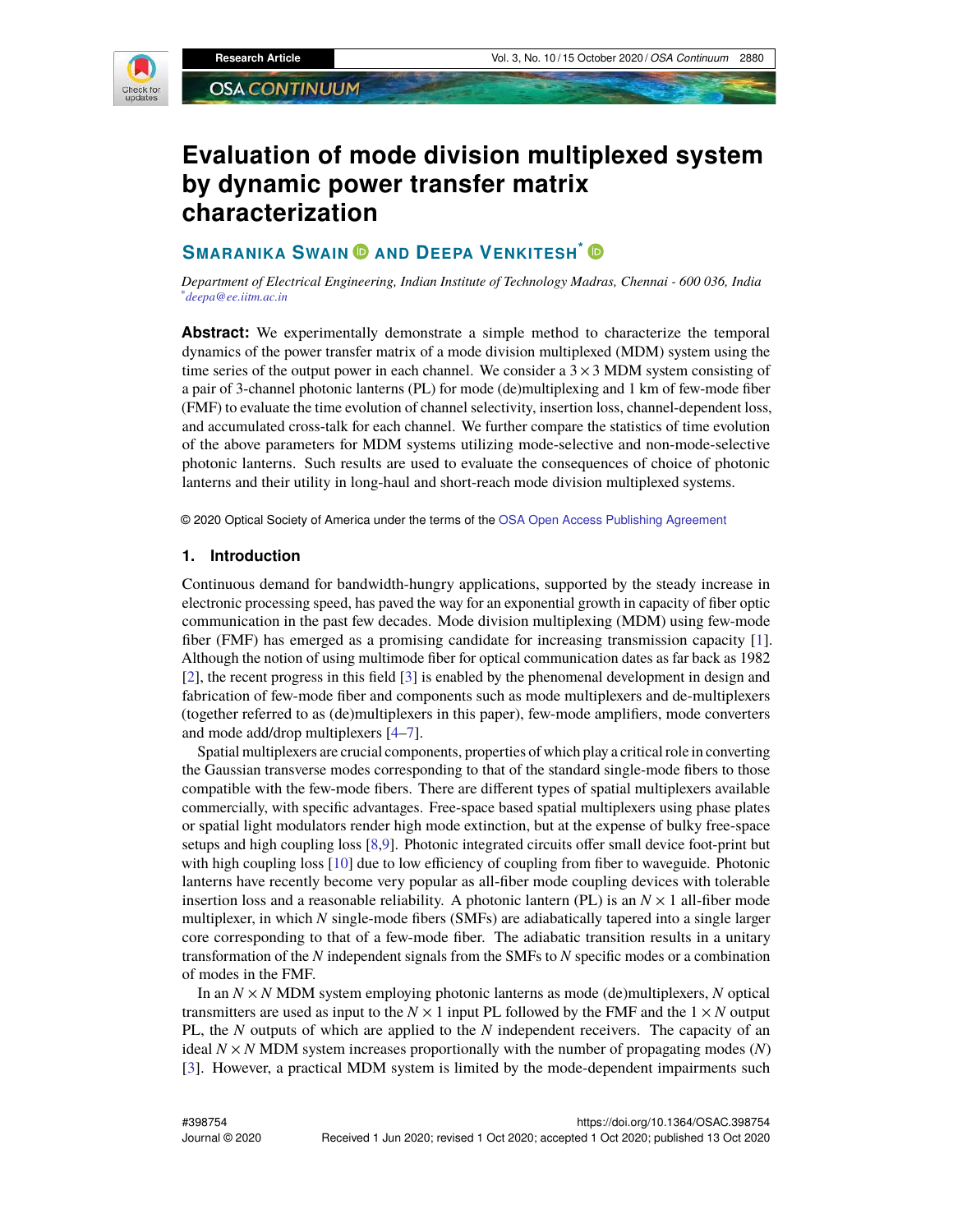as mode-dependent loss, cross-talk, and differential modal group delay, which also decide the digital signal processing (DSP) complexity. The differences in the group velocities between the modes of an MDM system, characterized by the differential modal group delay (DMGD), is an important parameter that decides the complexity of the digital signal processing at the receiver. The DMGD of the FMF used in our experiment is measured to be 60 ps/km using a Fourier domain mode locked laser [11]. Characterization of DMGD and knowledge of the transmission matrix of the PL-FMF-PL system is essential to understand the channel dynamics and optimize the system performance.

Space division multiplexed-optical vector network analyzer (SDM-OVNA) based on swept wavelength interferometry provides a quantitative estimation of complex transfer matrix across a desired range of wavelength [12]. Measurement of mode-coupling in FMF is reported in [13] and [14] using impulse response (IR) measurement and spatially and spectrally resolved  $(S^2)$  imaging technique respectively. While the complexity in hardware requirements in these methods are relatively smaller, they characterize only the mode-coupling in the fiber and hence provide only partial information on the linear transfer characteristics of the MDM system. There also have been few demonstrations based on back-scattered power in an FMF, which measure only the mode-coupling strength [15,16]. The Brillouin optical time-domain reflectometer [16] is also limited by measurement distance due to reduction in stimulated Brillouin scattering efficiency [16]. Although there have been several methods reported to characterize the mode-dependent properties, estimation of the complex linear transfer matrix is the most comprehensive approach, since it gives a very clear understanding of the mode-dependent properties of the  $N \times N$  transfer matrix. The measurement technique based on Rayleigh backscattering amplitudes [17] is simple, but involves the use of an FMF circulator. A similar technique based on optical reflection reported in [18] characterizes the power transfer matrix by using a highly reflective mirror at the end of the FMF which allows the collection of back-propagated signal in the input PL. Hence, it does not characterize the transfer matrix of a practical PL-FMF-PL system in which the input and output PLs are actually different. Mode coupling dynamics in FMF has been studied in [19,20] by estimating the complex field at faster time scales. However, this approach for characterization of MDM systems involves complex expensive hardware while being energy-consuming. Study of the temporal dynamics of the MDM system using a simplified approach is practically useful. The crosstalk dynamics of an SDM system using few-mode multi-core fiber is investigated in [21] by launching different wavelengths in different modes and by capturing the outputs sequentially from each core, in an optical spectrum analyzer. In this study, we perform a simultaneous measurement of all the output modes, while using a common wavelength of operation for all the spatial modes. In addition to communication systems, FMFs find a wide range of applications in sensing, microwave photonics and in optical signal processing [22–25]. The characterization technique presented here would be useful in such applications as well.

In this work, we experimentally demonstrate a simple, on-the-fly, and non-destructive power transfer matrix characterization technique using minimal hardware. We evaluate channel selectivity, insertion loss, channel-dependent loss and coupling strength of the PL-FMF-PL system in both forward and reverse directions. We also study the time evolution of these properties to understand the channel dynamics and compare the results for mode-selective and non-mode-selective excitation. We use the statistical understanding of the mode-dependent properties to comment on the relevance of mode excitation method on system performance both for short-reach and long-haul systems. In Section 2, we define different performance metrics of an MDM system and discuss their relevance. In Section 3 we discuss the experimental setup to measure these parameters and in Section 4 we discuss the details of the experimental results along with their relevance in an MDM system.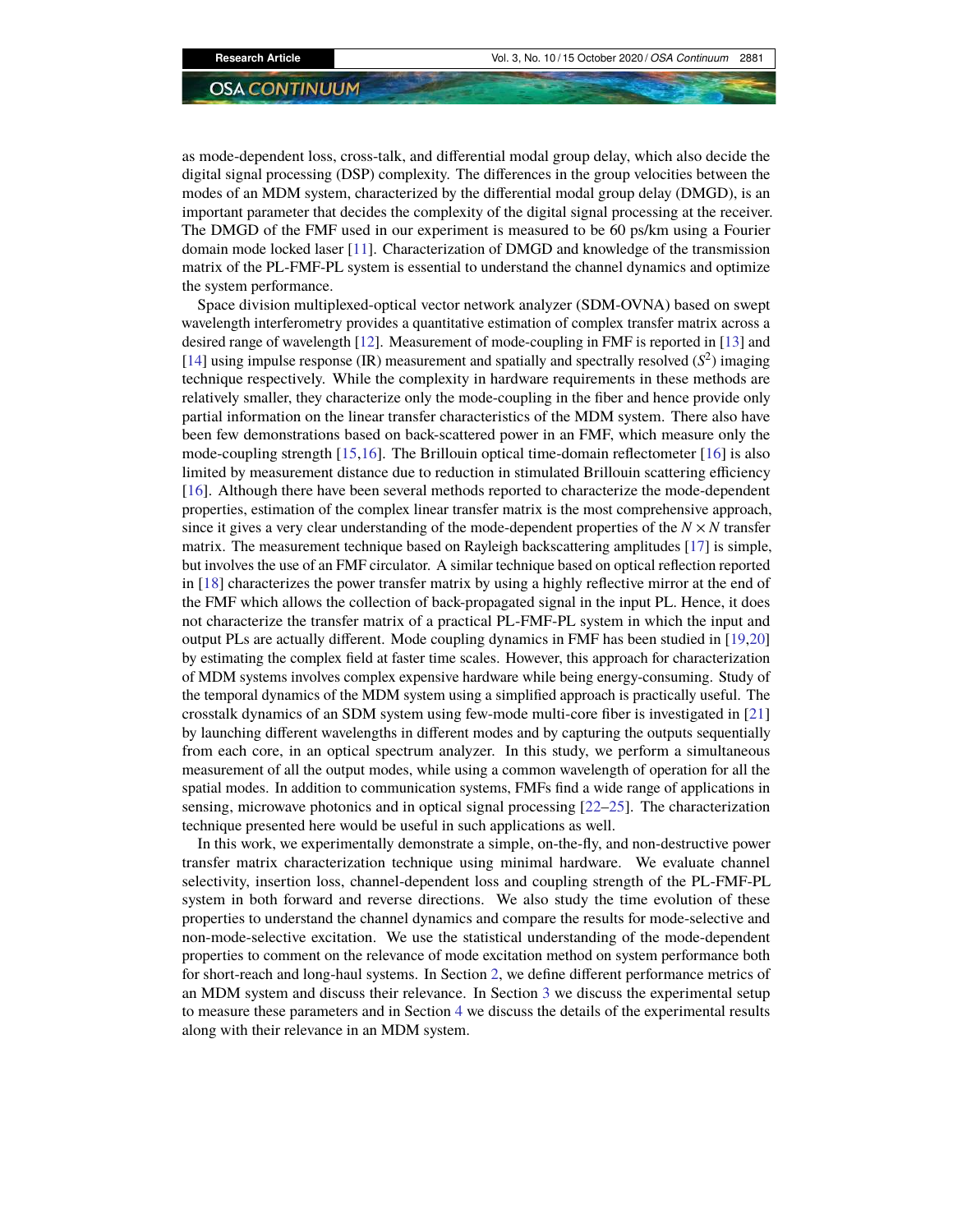#### **2. Theory**

An  $N \times N$  PL-FMF-PL system is characterized by the power transfer matrix,

$$
T = [R_{ij}]; \qquad 1 \le i, j \le N \tag{1}
$$

where  $R_{ij}$  is the excitation efficiency which represents the fraction of power input in a particular channel (*i*) of the input PL  $(P_i^{in})$  that gets coupled in a particular channel (*j*) of the output PL  $(P_j^{out})$ .  $R_{ij}$  is mathematically defined as  $R_{ij} = \frac{P_j^{out}}{P_i^{in}}$ . Figure 1 schematically represents the excitation efficiencies for a 3  $\times$  3 PL-FMF-PL system. Each column of *T* contains the excitation efficiencies corresponding to a particular input channel of the PL-FMF-PL system.



**Fig. 1.** Schematic representing the excitation efficiencies  $(R_{ij}$   $i, j = 1, 2, 3)$  in a PL-FMF-PL system

There are broadly two types of photonic lantern designs based on their excitation properties namely (a) non-mode-selective photonic lantern and (b) mode-selective photonic lantern. In a nonmode-selective photonic lantern (NMPL), *N* SMFs of identical core diameters are adiabatically merged to excite an orthogonal combination of modes supported in the FMF [26]. A modeselective photonic lantern (MPL) on the other hand, excites only specific modes from a given input SMF. This design was first proposed in [27], where N independent pre-tapered SMFs of dissimilar core diameters are adiabatically combined in order to achieve selective excitation of modes. Mode-selectivity in a photonic lantern requires breaking the degeneracy between the modes while avoiding any overlap between the propagation constants during the transition.

In case of an ideal PL-FMF-PL system consisting of reciprocal and identical PLs used as multiplexer and demultiplexer, *T* is expected to be an identity matrix which means, power launched in channel *i* of input PL is expected to get coupled to only channel *i* of the output PL. However, in a practical scenario, photonic lanterns have finite mode extinction, the input signal experiences mode-dependent propagation effects in the FMF such as differential modal group delay, intermodal mixing, and mode-dependent loss and no two fabricated lanterns (used for multiplexing and demultiplexing) have identical transfer functions. Characterization of an individual PL and/or FMF contributes to the understanding of the MDM system, albeit partially. The output of an MDM system is not only affected by the power coupling between modes but also by the nature of mode (de)excitation at the input and output of FMF. The mismatch between the PLs and the FMF under test, would also influence the coupling matrices. Hence, it is important to characterize the complete PL-FMF-PL system.

The individual SMF ports of the input PL are used to launch signal with Gaussian transverse intensity profile in an MDM system. Based on the design of the multiplexer used (MPL or NMPL), signal launched in a particular port of the input PL excites either a specific mode or a combination of modes in the FMF-end of the PL. Similarly, after propagation in the FMF, based on the design of the demultiplexer used, either signal corresponding to a specific mode or signal corresponding to a linear combination of the supported modes is recovered in the individual SMF ports of the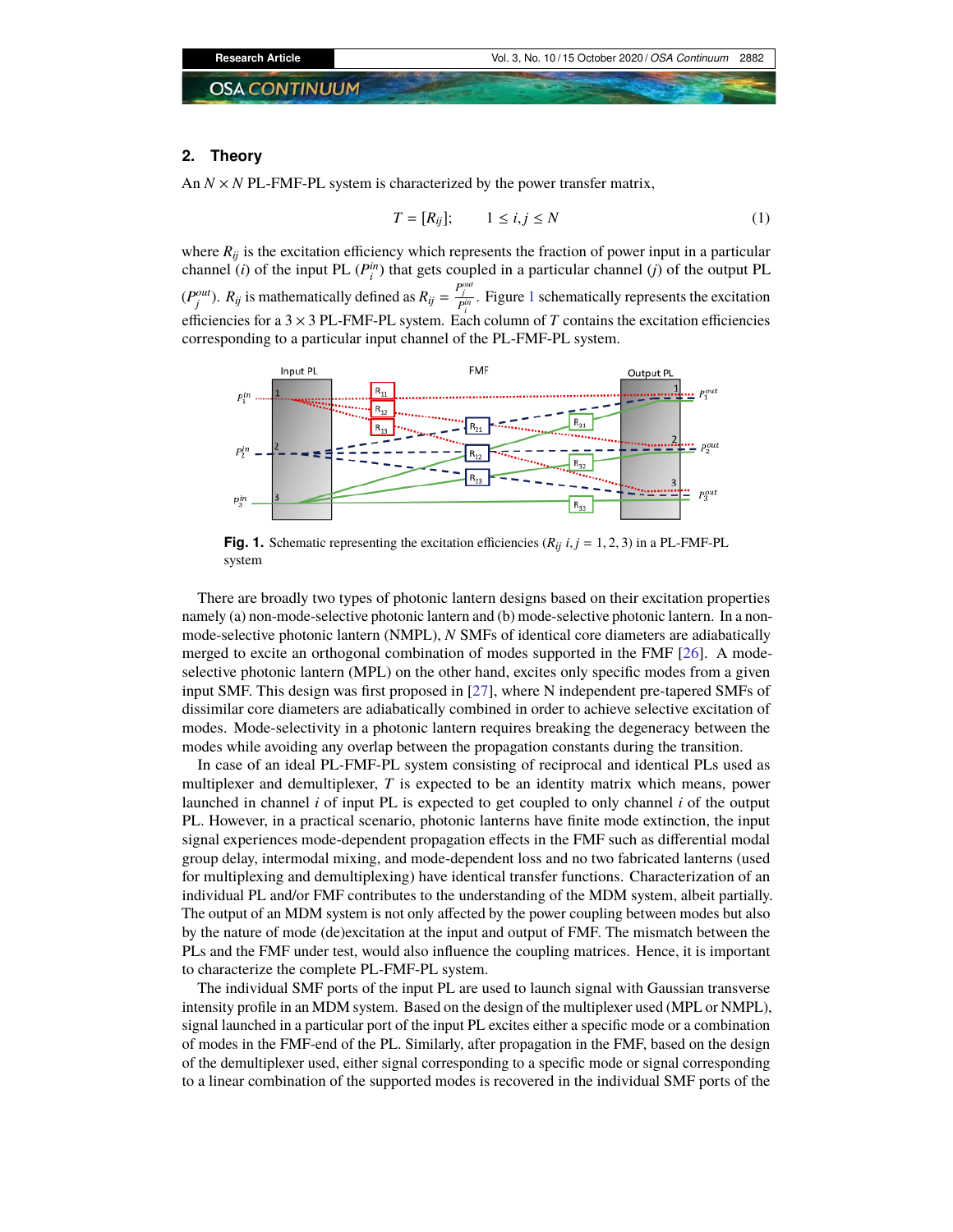output PL. Each pair of input-output port in the  $N \times N$  PL-FMF-PL system is considered as an information carrying channel. Since we consider both mode-selective and non-mode-selective photonic lanterns in this work, we will use the term "channel" instead of "mode" to define the properties of the MDM system [18]. If we use a pair of ideal mode-selective PLs in the back-to-back configuration, "channel" is identical to "mode", while in case of non-mode-selective PLs, "channel" would refer to a combination of modes.

A practical PL-FMF-PL system can then be characterized using the following channeldependent metrics : (a) channel selectivity (CS), (b) insertion loss (IL), (c) channel-dependent loss (CDL), and (d) cross-talk based on the excitation efficiencies [18]. These properties are used to characterize each channel of a PL-FMF-PL system by assuming, power is launched only in that channel of the input PL. The mathematical definitions of the above-mentioned properties are stated in Table 1. Channel selectivity in linear scale is defined as the ratio of the diagonal excitation efficiency  $(R_{ii})$  to the summation of the non-diagonal excitation efficiencies of the  $i^{th}$ column, and it quantifies the power leaked into other channels. Larger the selectivity, smaller is the leakage of power to other channels. On the other hand, insertion loss of channel *i* in linear scale is defined as the sum of all the excitation efficiencies in *i th* column of the power transfer matrix. Channel-dependent loss of a given channel is measured relative to the channel with the least insertion loss. It is the difference (in logarithmic scale) in insertion loss experienced by a channel compared to the minimum insertion loss observed in the system.

| respectively.          |                                                                                             |
|------------------------|---------------------------------------------------------------------------------------------|
| Property               | Mathematical representation                                                                 |
| Channel selectivity    | $CS_i = 10\log_{10}\left(\frac{R_{ii}}{\sum_i R_{ij}}\right), j \neq i$                     |
| Insertion loss         | $IL_i = -10\log_{10}\left(\sum_i R_{ij}\right)$                                             |
| Channel-dependent loss | $CDL_i = IL_i - min(IL_i)$                                                                  |
| Accumulated cross-talk | $P^{out}$<br>$\left(\frac{f}{P_i^{out}}\right) = -CS_i$ ; $j \neq i$<br>$XT_i = 10log_{10}$ |

**Table 1. Channel-dependent metrics of the PL-FMF-PL system.** *P out i* **,** *P out j* **: power in the** *i th* **,** *j th* **output channels**

Signal launched in a particular mode of FMF can get coupled to a different mode during propagation due to non-uniform index distribution and/or longitudinal variation of fiber geometry along the length of FMF. Coupling strength or accumulated cross-talk in channel *i* denoted as *XT<sup>i</sup>* , is also defined under the condition of single channel launch [28] at the input. It is the ratio of total power in all the other channels after propagation through the PL-FMF-PL system to power remaining in the launching channel [28]. It is important to notice that cross-talk and channel selectivity are negative of each other in logarithmic scale. Large value of coupling strength suggests considerable leakage of power from the launched channel to the other channels. In order to achieve theoretically expected capacity, it is desired to have maximum channel selectivity and minimum insertion loss in each channel. Absence of channel-dependent loss is also desirable such that each MDM channel equally contributes to the expected increase in channel capacity. We now proceed to experimentally characterise the PL-FMF-PL system using the above metrics.

## **3. Experimental setup**

We consider a  $3 \times 3$  PL-FMF-PL system where 1 km long three-mode graded-index fiber supporting  $LP_{01}$ ,  $LP_{11a}$  and  $LP_{11b}$  modes is spliced on both ends to a pair of commercially procured photonic lanterns. The choice of this length is based only on the availability of the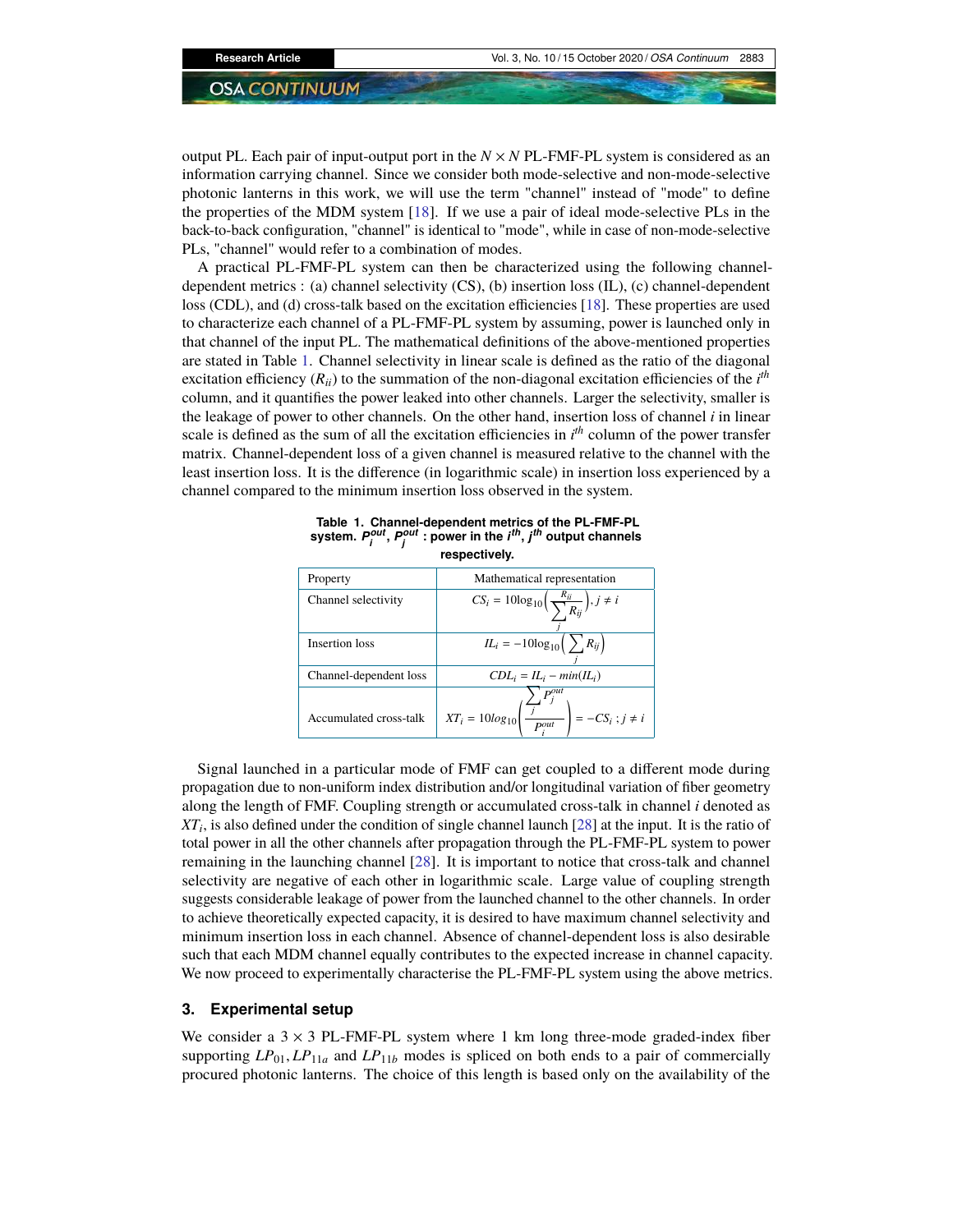fiber. However, the proposed technique can be applied to characterize a PL-FMF-PL system consisting of any length of FMF. We study the channel-dependent properties and the linear transfer characteristics of the following two PL-FMF-PL systems.

- 1. NMPL1 1 km FMF NMPL2 with non-mode-selective (de)multiplexer
- 2. MPL1 1 km FMF MPL2 with mode-selective (de)multiplexer

The schematic of the experimental setup is shown in Fig. 2(a). Output of laser source at 1550 nm (linewidth 2 MHz) with 6.25 dBm average power is connected to each channel of the input PL, one at a time. Note that the definition of  $R_{ij}$  defined in Section 2 requires a single-channel launch condition. The images obtained from an infrared charge-coupled camera device, captured at the FMF side of NMPL1 and MPL1, when each channel is excited individually is shown in Fig. 2(b). Note that images shown in Fig. 2(b) are not at the output of the PL-FMF-PL system, but at the output of the input PL. Outputs of the PL-FMF-PL system are SMFs and hence the corresponding outputs are expected to have Gaussian profiles. The application of signal to an individual input SMF of NMPL excites a distinct linear combination of the supported modes in the FMF end whereas the MPL excites specific modes at the FMF end based on the input channel excited. It is to be noted here that, as shown in Fig. 2(b), channel 2 of the NMPL1 excites significant fundamental mode content compared to the other channels.



**Fig. 2.** (a) Schematic of the experimental setup; PM: power meter and (b) Images at the FMF end when input being applied to each channel of NMPL1 (1-3) and MPL1 (4-6)

The input PL is spliced to a 1 km long graded-index few-mode fiber (OFS-60815), which is further spliced to the FMF-end of the output PL. Core matching with a commercial arc-fusion splicer is used in the automated mode, and this ensures minimal splice loss [29]. The PLs are fabricated such that the FMF used in the PL and that used in the transmission fiber match in their refractive index profiles and numerical aperture. Power at the three ports of the output PL are monitored simultaneously using three power meters (represented as PM1, PM2 and PM3 in Fig.  $2(a)$ ), and the data acquisition is automated and controlled with a computer, with a capture rate of 5 samples/second and a total duration of 30 minutes. The data acquisition from all the three power meters are synchronised so that the power received in all the three output ports are logged simultaneously. The automated process is repeated by launching power in each channel of the input PL. The recorded time series are used to evaluate the parameters discussed in Section 2. The experiments are repeated with both NMPL and MPL. Reciprocity of the transmission system is verified by launching power from the output end and recording the power at the input end of the setup shown in Fig. 2(a). Experiments are also repeated without the FMF by directly splicing the two PLs in order to study the influence of FMF on the channel transfer matrix and its time dynamics.

#### **4. Results and discussion**

After propagation through FMF and the output PL, power in each output channel is expected to be a linear combination of the power excited in the input channels. However, weights of the excited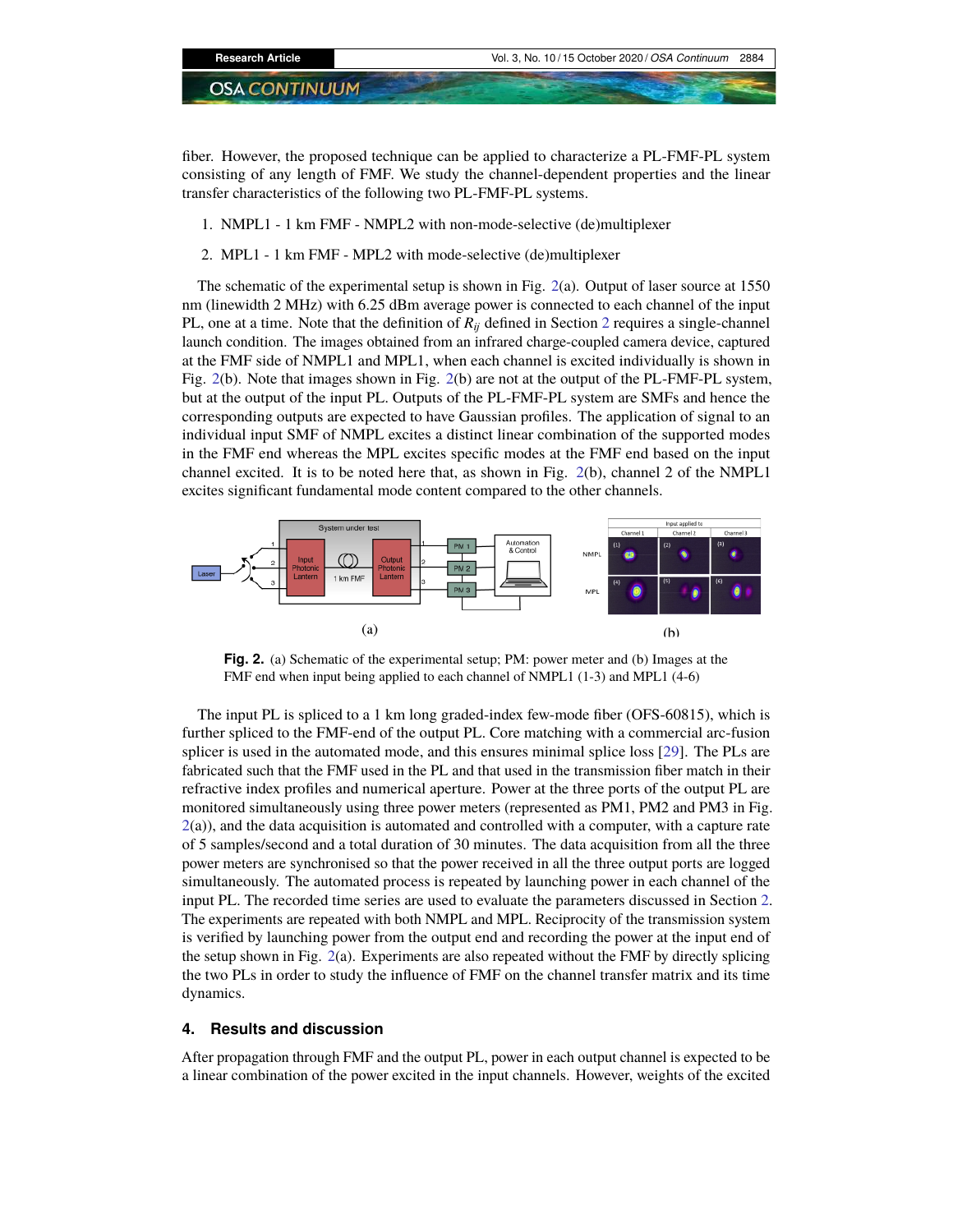modes fluctuate with time due to environmental disturbances and this leads to a time-varying transfer of power from one channel to the other. We proceed to evaluate the time evolution of the excitation efficiencies from the recorded time series captured using PM1, PM2 and PM3. We further evaluate the time evolution of channel-dependent properties mentioned in Table 1 using excitation efficiencies defined in Eq. 1. We plot histograms corresponding to the time series of channel selectivity, insertion loss and channel-dependent loss of the PL-FMF-PL systems for an observation duration of 30 minutes. We discuss below the inferences drawn on each of the channel-dependent properties.

### *4.1. Channel selectivity*

The time series showing channel selectivity of each channel of the MPL-FMF-MPL and the NMPL-FMF-NMPL system are shown in Fig. 3(a). In case of the MPL-FMF-MPL system, channel 1 which excites fundamental mode in the FMF has the highest selectivity (mean: 7.27 dB). However, in case of the NMPL-FMF-NMPL system, channel 2 has the highest selectivity (mean: 2.07 dB). As discussed in Section 3 and shown in Fig. 2(b), signal excited by channel 2 of NMPL1 has strong fundamental mode content. The coupling strength of a particular channel is the inverse of its channel selectivity as discussed in Section 2. Hence, from Fig. 3(b), it can be deduced that channel 2 in case of the NMPL-FMF-NMPL system and channel 1 in case of MPL-FMF-MPL system have the least coupling strength (less prone to coupling). Fundamental *LP*<sup>01</sup> mode is excited predominantly by channel 1 and 2 of the MPL and NMPL respectively. Hence, it can be inferred that the fundamental mode is less prone to coupling and is excited with the highest selectivity irrespective of the design of photonic lantern. The design of the photonic lantern plays a major role in preserving the purity of the fundamental mode. However, the specific mode pattern of the fundamental mode where the energy is confined to the center of the fiber makes it more resistant to the impact of mode coupling [21,28].



Fig. 3. (a) Time series and (b) histograms representing variation of CS of all the channels in case of MPL-FMF-MPL and NMPL-FMF-NMPL system for a duration of 30 minutes

Histograms showing variation in channel selectivity of each channel of the two PL-FMF-PL systems are shown in Fig. 3(b) with the standard deviation observed in these parameters mentioned in the inset. For a duration of 30 minutes, channel selectivities of all the three channels are found to fluctuate with considerably larger variances in case of the NMPL-FMF-NMPL system compared to that observed in case of the MPL-FMF-MPL system as evident from the spread of the histograms in both cases. This clearly shows that, for the given length of FMF, channel conditions are more stable for mode-selective excitation compared to non-mode-selective excitation. There is also considerable overlap observed among the histograms of channels 1 and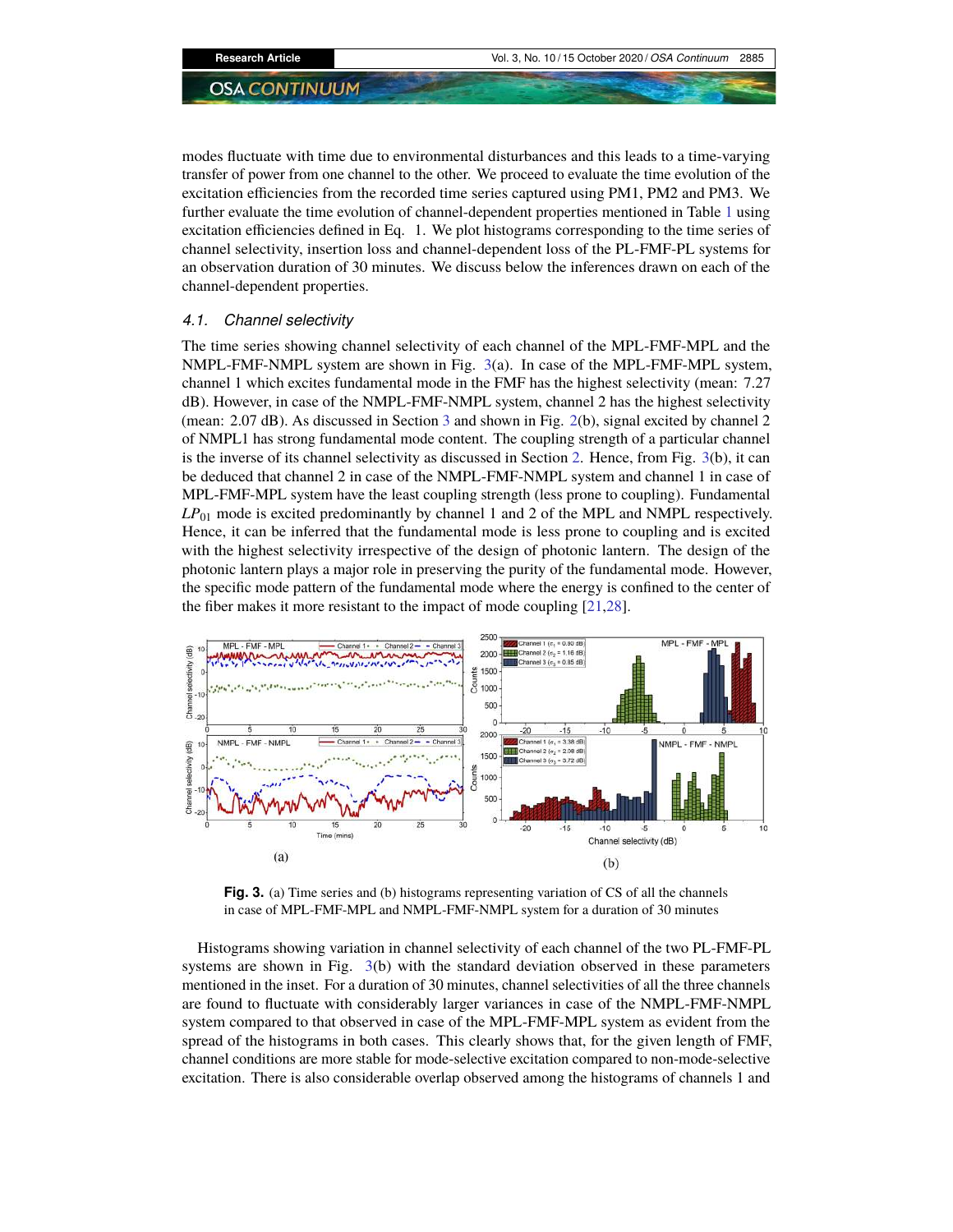3 in case of the NMPL-FMF-NMPL system whereas there is hardly any overlap between the histograms in the MPL-FMF-MPL system. This indicates that channel selectivity has strong mode dependence and is hence distinctly different for various channels of the MPL-FMF-MPL system. This also explains the distinct selectivity of channel 2 of the NMPL-FMF-NMPL system which has strong fundamental mode content. The larger spread and overlap in the histograms of the NMPL-FMF-NMPL system also indicate continuous transfer of power between channels and hence stronger coupling compared to the MPL-FMF-MPL system for the same length of FMF.

Interplay of cross-talk between channels and differential modal group delay deteriorates transmission distance and performance thus playing a critical role in deciding the capacity and digital signal processing complexity of an MDM system [30,31]. There are two general approaches to reduce computational complexity and resulting energy consumption per bit of a multi-input-multi-output (MIMO) equalizer. The first approach, more suitable for a long-haul link, is to use strong coupling such that each mode is statistically fully coupled with other modes resulting in reduction of group delay spread. The second approach which is more applicable for a short-haul MDM system is to have limited coupling strength along the length of the fiber (high mean and low standard deviation of channel selectivities). The relatively high channel selectivities observed in case of the MPL-FMF-MPL system is desirable for short-haul optical links which require low-cost implementation and hence minimal DSP. However, for long-haul optical links, where mode coupling is inevitable, non-mode-selective (de)excitation is more suitable. In such a case, significantly different channel selectivity in a particular channel (as observed in channel 2 of the NMPL-FMF-NMPL system in our case) can lead to unequal convergence time for different channels of the MDM system. Hence, it is desirable to have better accuracy in fabrication of PLs to avoid mode-selectivity in any particular port of a non-mode-selective PL. The quantification of channel-dependent properties using the power transfer matrix approach is a simple method to evaluate the system performance by identifying the relative coupling strength of different channels in an MDM system.

#### *4.2. Insertion loss*

The time series and histograms showing variation in insertion loss of each channel of the MPL-FMF-MPL and NMPL-FMF-NMPL systems are shown in Fig. 4(a) and Fig. 4(b) respectively for an observation duration of 30 minutes. The maximum insertion loss per photonic lantern as per the test reports is  $\approx 3.5$  dB. Hence, the worst-case overall loss for the PL-FMF-PL system is expected to be  $\approx 8$  dB, considering an insertion loss of  $\approx 1$  dB for the 1 km long FMF and the splice losses. However, average value of the experimentally observed insertion loss shown in Fig. 4(b) is found to be higher in the case of MPL, especially for the higher-order modes, possibly because of the non-ideal polarisation state of the mode launched into the output lantern. The performance of the MPL is expected to be dependent on the input polarisation conditions [18]. Electronic control of input polarisation state may further improve the insertion loss values of the input lantern, but since the FMF is non-polarisation maintaining, the polarization state of the launched power into the output lantern may not be ideal, resulting in a larger overall loss- as observed in the manuscript. This would be the scenario in a practical communication link as well. In the case of NMPL, the average of the measured loss values match with those in the test reports.

Channel 1 of the MPL-FMF-MPL system has the least insertion loss and channel 3 has the highest insertion loss. In case of NMPL-FMF-NMPL system, the insertion loss of the three channels are mostly identical. However, channel 2 (with predominant fundamental mode excitation) has the least insertion loss among all channels. It is important to note here that low channel selectivity does not necessarily mean high insertion loss and vice versa as evident from Fig. 3 and Fig. 4. This is because low CS implies relatively smaller magnitude of  $\sum R_{ij}$  ( $i \neq j$ ) compared to  $R_{ii}$  whereas insertion loss represents  $\sum_j R_{ij}$  which is independent of their relative magnitudes. There is very limited fluctuation in IL recorded in both cases over the observation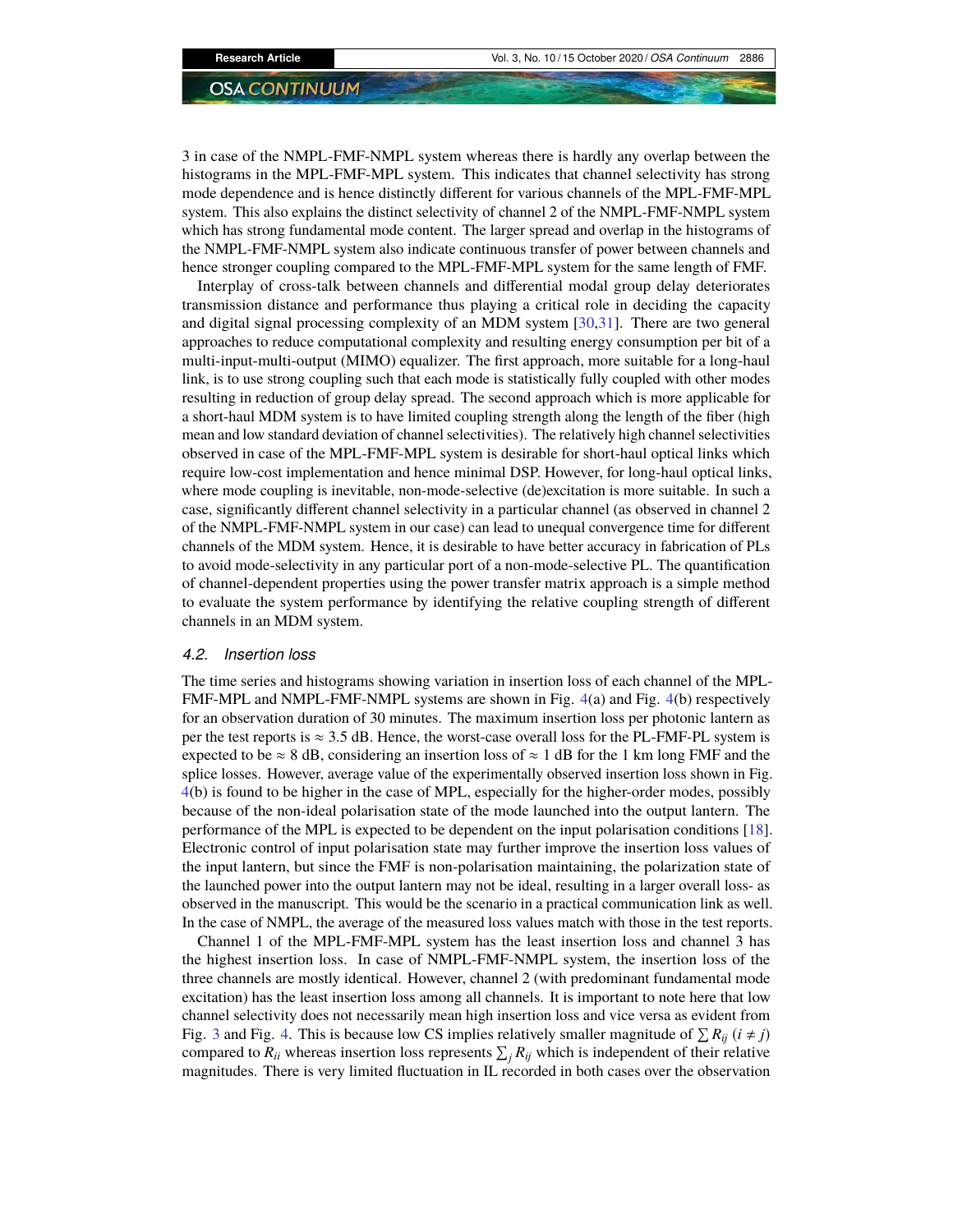

**Fig. 4.** (a) Time series and (b) histograms showing the variation of IL in case of MPL-FMF-MPL and NMPL-FMF-NMPL system for a duration of 30 minutes

duration of 30 minutes as indicated by the small values of standard deviation in each case. The FMF considered in this work exhibits negligible insertion loss of around 0.2 dB/km similar to that observed in standard single-mode fiber. Hence, the insertion loss of a PL-FMF-PL system is largely contributed by the pair of photonic lanterns used for (de)multiplexing, especially for short-haul links. Even though low insertion loss is the most remarkable feature of all-fibre photonic lanterns compared to other (de)multiplexing technologies, the insertion loss observed in a particular channel of a commercial PL depends on the excited mode and the accuracy of the tapering and fusion process. The significantly higher insertion losses observed in channels 2 and 3 of the MPL-FMF-MPL system compared to the NMPL-FMF-NMPL system indicate that higher order modes are more susceptible to minor imperfections in the fabrication process leading to higher levels of loss. Unequal insertion loss of channels leads to disparity in signal-to-noise ratio and departure from the mode orthogonality in the receiver.

# *4.3. Channel-dependent loss*

As discussed in Section 4.2, channels 1 and 2 experience the least insertion loss in case of the MPL-FMF-MPL and the NMPL-FMF-NMPL system respectively and hence are used as reference channels for the channel-dependent loss calculations. The time series and histograms showing variation of channel-dependent loss in case of MPL-FMF-MPL system (for channels 2 and 3) and NMPL-FMF-NMPL system (for channels 1 and 3) are shown in Fig. 5(a) and Fig. 5(b) respectively for an observation duration of 30 minutes. Histograms showing the variation in CDL of channels 2 and 3 for the MPL-FMF-MPL system and of channels 1 and 3 for the NMPL-FMF-NMPL system are shown in Fig. 5(b). Channel-dependent loss of the NMPL-FMF-NMPL system is significantly lower compared to the MPL-FMF-MPL system. This is because, as discussed in Section 4.2, the insertion loss of different channels of the NMPL-FMF-NMPL system are mostly identical and hence difference in insertion losses are significantly low. Similar to IL, there is very limited fluctuation observed in the time series data as evident from standard deviation values mentioned as inset of Fig. 5(b). Chcannel-dependent loss has very detrimental impact on the complexity and performance of an MDM system. The presence of a strong channel experiencing low insertion loss results in the issue of singularity in the MIMO DSP of an MDM system where all the weaker data tributaries converge to the stronger channel [32].

The presence of large channel-dependent loss represents the non-unitary nature of the MDM power transfer matrix. Mode multiplexers and few-mode amplifiers are generally found to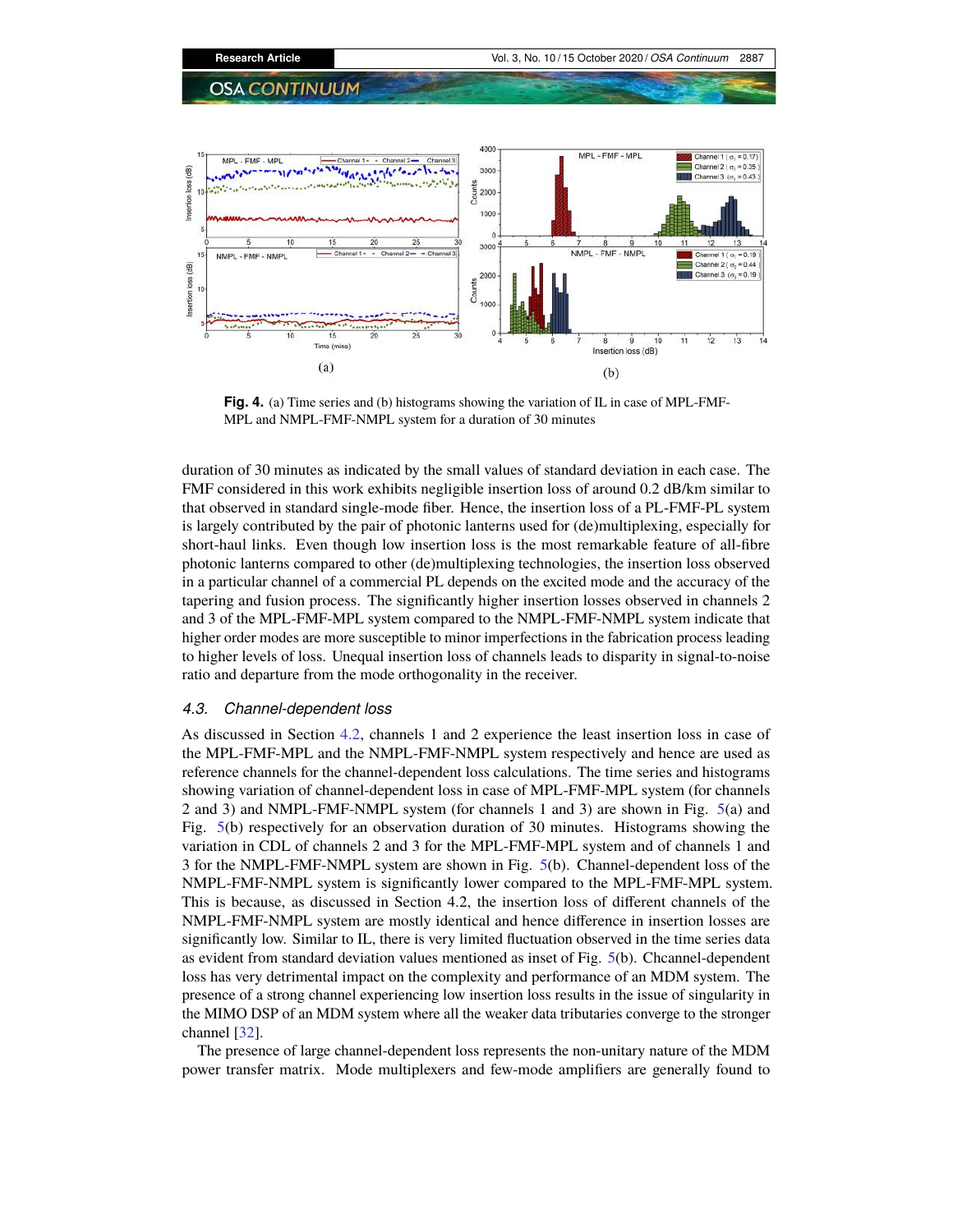

**Fig. 5.** (a) Time series and (b) histograms showing the variation of CDL of all the channels in case of MPL-FMF-MPL and NMPL-FMF-NMPL system for a duration of 30 minutes.

contribute to the mode-dependent loss. Hence, even though the results shown in this work are for FMF of length 1 km, the inference of the MPL-FMF-MPL system being significantly more non-unitary compared to a NMPL-FMF-NMPL system is expected to be true for longer lengths of FMF as well. Appropriate pre-equalization of input power or modified MIMO DSP routines are essential in combating the CDL-induced singularity issue in MDM application [32].

# *4.4. Reciprocity of Power Transfer Matrix*

In order to verify the reciprocity of the system, experiments are repeated by launching power from the output end as shown in Fig. 2(a), and the received power is observed in different ports at the input end. In case of the NMPL-FMF-NMPL system, the mean channel selectivity of all three channels are comparable in the reverse operating condition whereas the values are significantly different in the forward operating condition. The maximum observed variance in channel selectivity is  $> 10$  dB for two channels of the NMPL-FMF-NMPL system in the forward condition whereas the overall fluctuation is comparatively lower in the reverse direction of operation. Under stable laboratory conditions, we do not expect the channel conditions to drastically differ in the forward and reverse direction of operation. Hence, it can be inferred that the PL-FMF-PL system is not reciprocal in terms of mode coupling and the input PL plays a significant role in deciding the stability (low variance of CS) of the power transfer matrix, especially for short-haul MDM links. For a given length of FMF, a slow variation in channel selectivity and hence coupling strength results in less frequent filter tap update. Hence, the stability in the power transfer matrix is always desirable and the choice of input PL is critical. However, the difference in performance between forward and reverse operating conditions is not observed in case of insertion loss and channel-dependent loss. This is because, unlike CS, these two properties represent end-to-end loss and hence do not depend on input condition.

The magnitudes of the normalised power transfer matrices of the MPL-FMF-MPL and the NMPL-FMF-NMPL systems are visually represented in Fig. 6(a) and Fig. 6(b) under forward and reverse operating conditions respectively, where the gray scale represents the strength of the respective excitation efficiency. These are evaluated using the mean excitation efficiencies calculated from the time series data. A PL-FMF-PL system is expected to transmit all the channels with equal and high selectivity at low insertion loss in the presence of unitary mode mixing ( $CDL = 0$  dB) to achieve optimal performance, longer reach and minimal DSP complexity. We found that the channel-dependent properties in a practical PL-FMF-PL system vary with the design of mode (de)multiplexer, specifically with the choice of input multiplexer. The non-unitary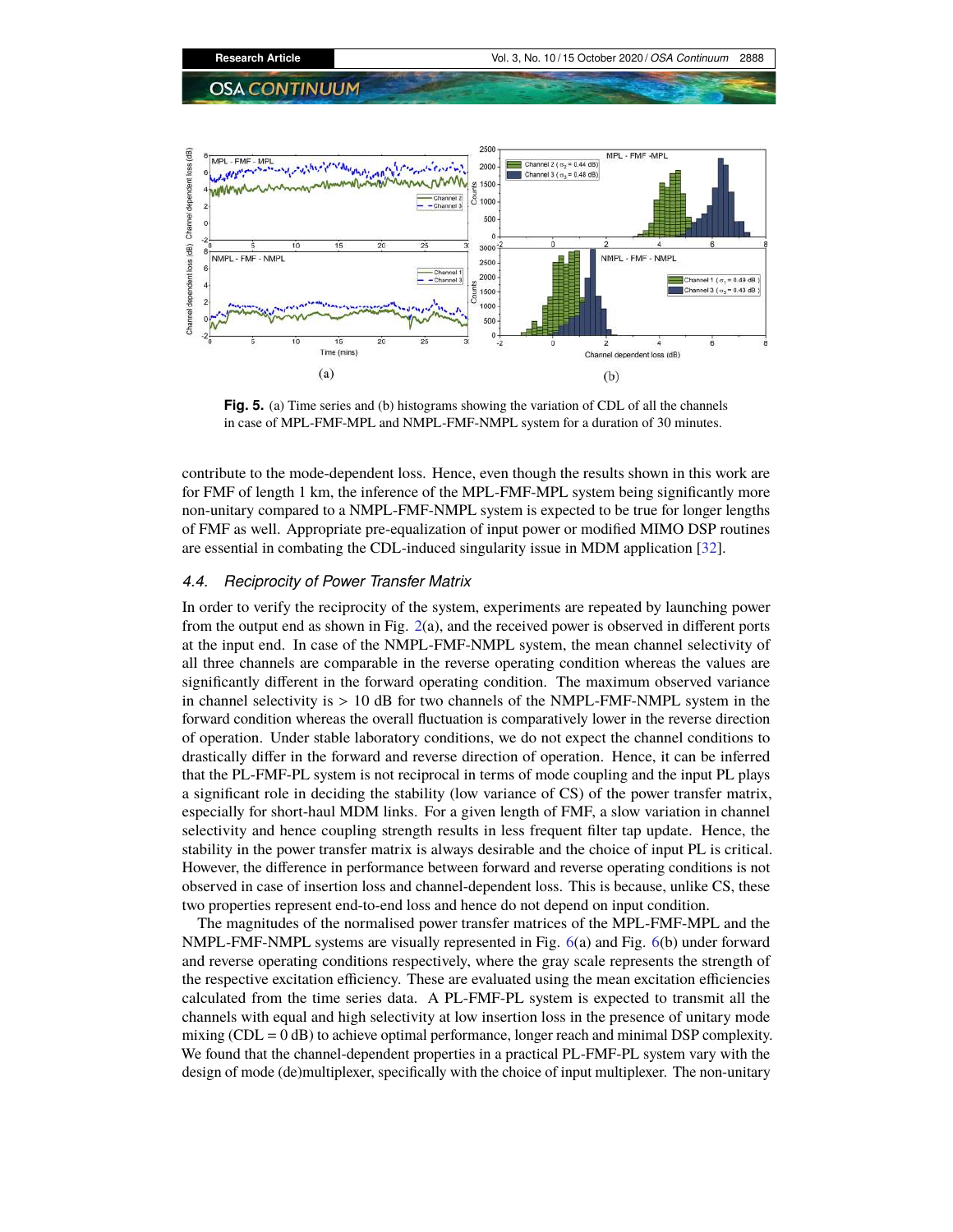nature of the MPL-FMF-MPL system is evident in both forward and reverse operating conditions with significantly higher value of  $R_{11}$  compared to  $R_{12}$  and  $R_{13}$ . Similarly, channel 2 in case of NMPL-FMF-NMPL system has higher selectivity compared to the other channels  $(R_{22} > R_{21})$ , *R*23). However, the NMPL-FMF-NMPL system has a better distribution of power in different channels compared to the MPL-FMF-MPL system.



**Fig. 6.** Power transfer matrices for MPL-FMF-MPL and NMPL-FMF-NMPL system in (a) forward and (b) reverse operating condition. Histograms showing variation of (c) channel selectivity, (d) insertion loss, and (e) channel-dependent loss in case of non-mode-selective (de)excitation for a duration of 30 minutes in back-to-back condition and in the presence of FMF.

Fluctuation in channel selectivity is much higher in case of the NMPL-FMF-NMPL system (larger variance value) as shown in Fig. 3 indicating more frequent transfer of power among channels. Usage of mode-selective photonic lantern for excitation can result in high channeldependent loss while minimizing mode coupling at the multiplexers. However, usage of non-mode-selective lantern can potentially induce intermodal coupling in the presence of minimal channel-dependent loss. Strong intermodal coupling is reported to reduce the group delay spread [30]. Hence, in case of long-haul MDM links, where presence of CDL can be extremely detrimental on the DSP, a non-mode-selective excitation can be useful since intermodal coupling is anyway inevitable in the FMF beyond 100s of km. However, for short-haul applications where mode-coupling in FMF is limited to weak polarization-coupling, usage of mode-selective lantern may be useful to limit the accumulated cross-talk and hence DSP complexity.

# *4.5. Influence of FMF*

We now proceed to evaluate the role of FMF in our observed results. The histograms corresponding to channel selectivity, insertion loss and channel-dependent loss are shown in Fig. 6(c), 6(d) and 6(e) respectively for the case of non-mode-selective excitation in back-to-back condition and in the presence of 1 km FMF, for the reverse operating condition. It is clear that variance of the parameters are considerably increased in the presence of FMF. This is expected since there is transfer of power between the channels due to the presence of coupling events resulting from environmental perturbations and imperfections in index and uniformity of core, cladding along the length of FMF. The minimal variance in the channel properties in back-to-back condition for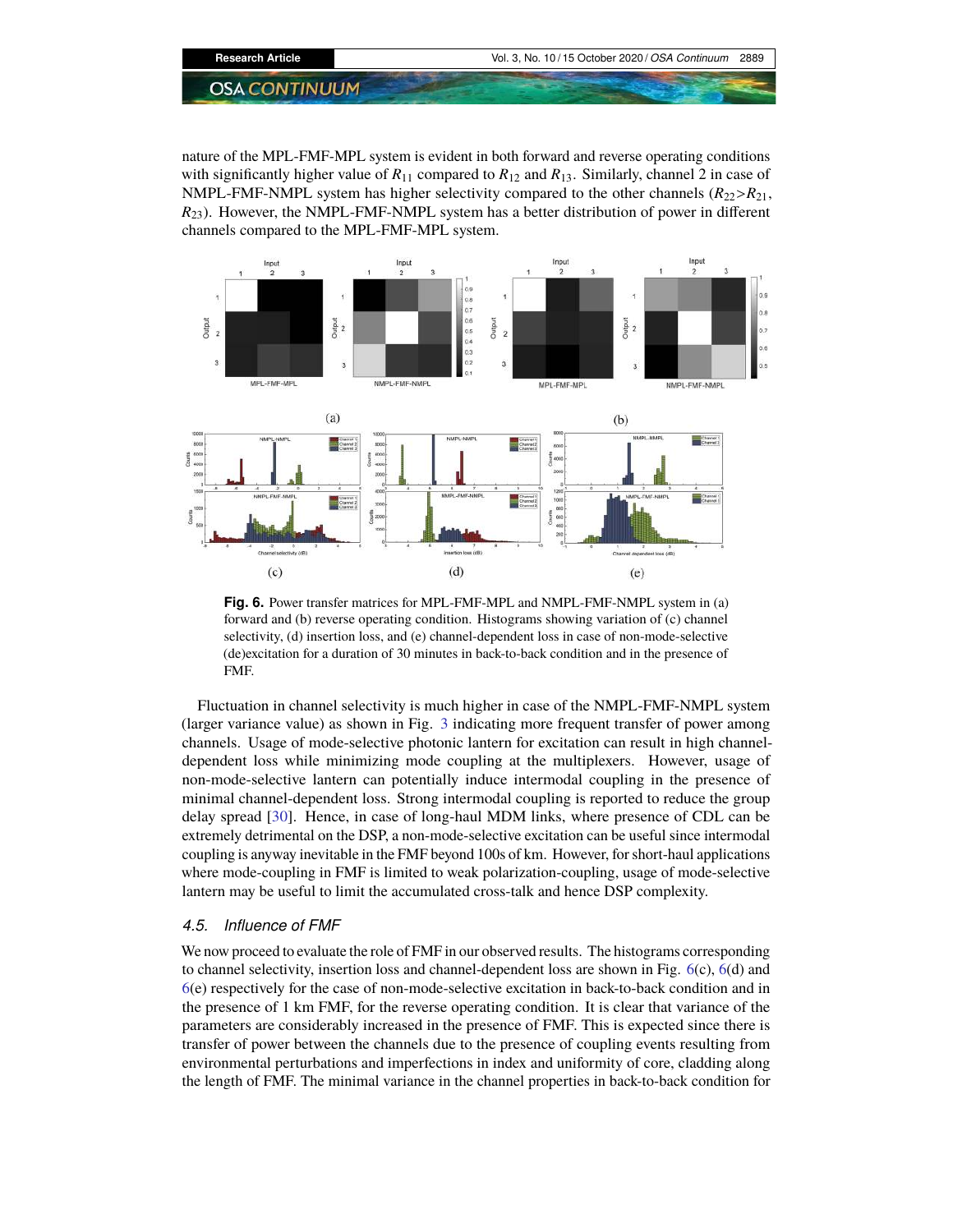the same observation duration confirms that the variance observed in the presence of FMF has limited dependence on interference due to change in center frequency fluctuations of input signal. As discussed in Section 2, for a given length of FMF, the accumulated cross-talk of a channel is inversely proportional to the channel selectivity. Knowledge of accumulated cross-talk in both back-to-back condition and in the presence of FMF, can aid in characterizing the distribution of perturbation due to the length of FMF [28].

The mode mismatch between the PLs and that between the PLs and the FMF can lead to potential error in simultaneous characterization of different channels of the FMF. This inevitable mismatch could be compensated by use of a tunable mode coupler system placed at transition points from SMF to FMF and vice versa [33,34]. In-situ modal decomposition could be used to adjust pressure applied on the FMF placed below a micro-bending based long period fiber grating (LPFG) [35]. After achieving the best possible mode matching between the PLs and the FMF, the procedure mentioned in this work can be followed to obtain more accurate information about the mode coupling effects of the few-mode fiber.

## **5. Conclusion**

We present a simple power-transfer matrix characterization method for an MDM system and experimentally demonstrate the same for an all-fiber  $3 \times 3$  system involving a 1-km long few-mode graded-index fiber with photonic lanterns used for mode (de)excitation. We evaluate the time evolution of channel selectivity, insertion loss and channel-dependent loss for each channel of two systems using (a) mode-selective excitation and (b) non-mode-selective excitation. Fundamental mode is found to be excited with the highest selectivity irrespective of the design of photonic lantern. We find that the PL-FMF-PL system is not necessarily a reciprocal system and the choice of a specific configuration has implications on the stability and performance of the overall system. Mode-selective excitation is found to induce large channel-dependent loss in the presence of slow time variation of channel-dependent properties while non-mode-selective excitation is found to induce a fast variation of channel-dependent properties with negligible channel-dependent loss. Digital equalization of system and channel impairments in an MDM system involves computationally complex multi-input multi-output signal processing which scales linearly with the number of propagating channels and group delay spread. Hence, simple and energy efficient on-the-fly characterization techniques are essential in understanding the system dynamics, which helps in accurate channel modelling and appropriate optimization of input conditions to improve performance. Although in this work we considered an all-fiber MDM system involving 1-km of FMF, the proposed technique is useful in end-to-end characterization of a complete MDM system using any alternate mode multiplexer, longer length of FMF or in the presence of any other few-mode component in the link such as few-mode amplifier or mode add-drop multiplexer.

#### **Funding**

Indian Institute of Technology Madras(EE1920250RFTP008428); Ministry of Electronics and Information technology (No. 1(10)2016-EMCD); Visvesvaraya PhD scheme (MEITY-PHD-2692).

#### **Disclosures**

The authors declare no conflicts of interest.

#### **References**

- 1. G. Li, N. Bai, N. Zhao, and C. Xia, "Space-division multiplexing: the next frontier in optical communication," Adv. Opt. Photonics **6**(4), 413–487 (2014).
- 2. S. Berdagué and P. Facq, "Mode division multiplexing in optical fibers," Appl. Opt. **21**(11), 1950–1955 (1982).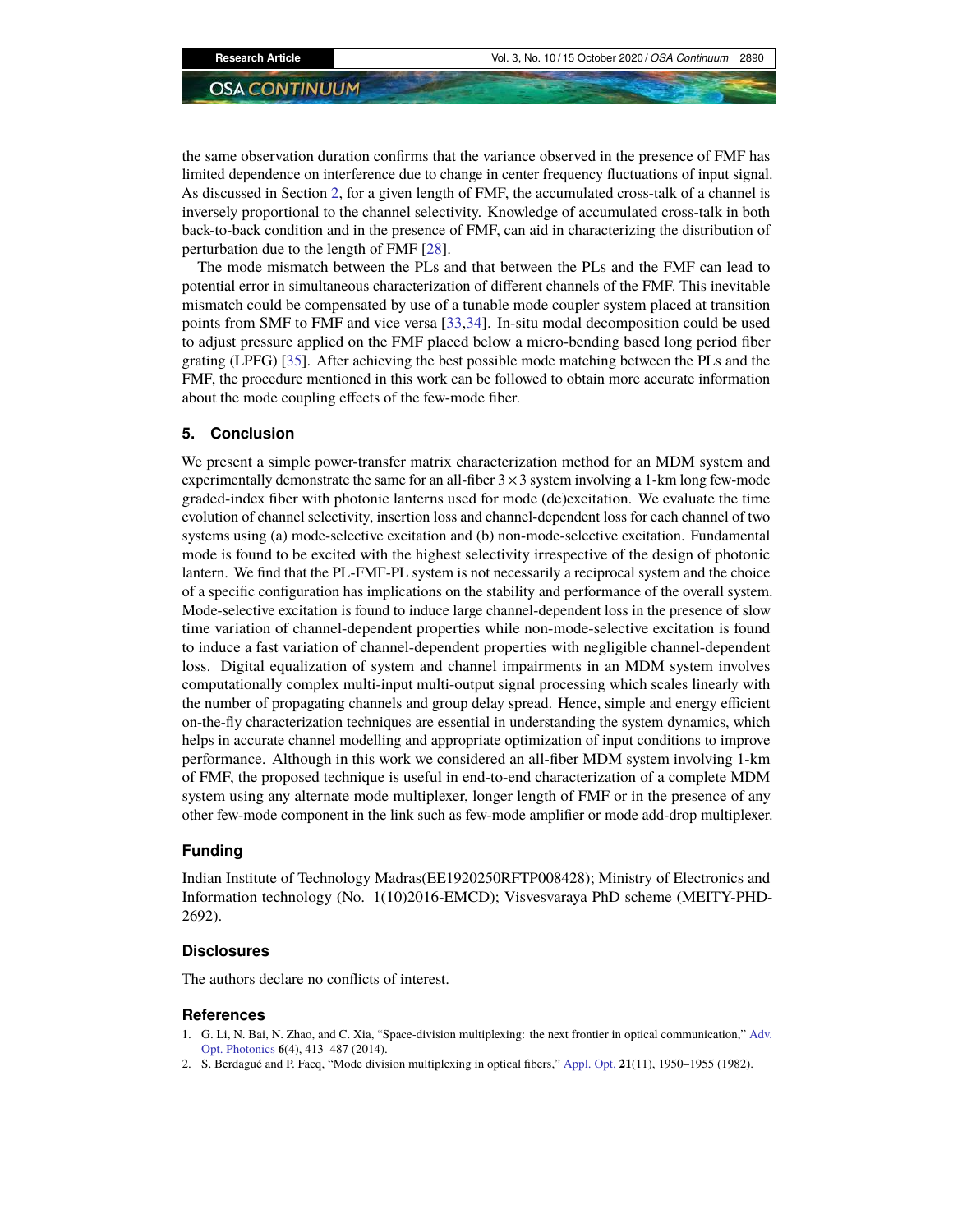- 3. G. Rademacher, R. S. Luís, B. J. Puttnam, T. A. Eriksson, R. Ryf, E. Agrell, R. Maruyama, K. Aikawa, Y. Awaji, H. Furukawa, and N. Wada, "High capacity transmission with few-mode fibers," J. Lightwave Technol. **37**(2), 425–432  $(2019)$
- 4. L. Grüner-Nielsen, Y. Sun, J. W. Nicholson, D. Jakobsen, K. G. Jespersen, J. Robert Lingle, and B. Pálsdóttir, "Few mode transmission fiber with low dgd, low mode coupling, and low loss," J. Lightwave Technol. **30**(23), 3693–3698 (2012).
- 5. N. Bai, E. Ip, Y.-K. Huang, E. Mateo, F. Yaman, M.-J. Li, S. Bickham, S. Ten, J. Li nares, C. Montero, V. Moreno, X. Prieto, V. Tse, K. M. Chung, A. P. T. Lau, H.-Y. Tam, C. Lu, Y. Luo, G.-D. Peng, G. Li, and T. Wang, "Mode-division multiplexed transmission with inline few-mode fiber amplifier," Opt. Express **20**(3), 2668–2680 (2012).
- 6. Y. Zhao, Y. Liu, C. Zhang, L. Zhang, G. Zheng, C. Mou, J. Wen, and T. Wang, "All-fiber mode converter based on long-period fiber gratings written in few-mode fiber," Opt. Lett. **42**(22), 4708–4711 (2017).
- 7. T. A. Birks, I. Gris-Sánchez, S. Yerolatsitis, S. G. Leon-Saval, and R. R. Thomson, "The photonic lantern," Adv. Opt. Photonics **7**(2), 107–167 (2015).
- 8. R. E. Freund, C. Bunge, N. N. Ledentsov, D. Molin, and C. Caspar, "High-speed transmission in multimode fibers," J. Lightwave Technol. **28**(4), 569–586 (2010).
- 9. R. Ryf, S. Randel, A. H. Gnauck, C. Bolle, A. Sierra, S. Mumtaz, M. Esmaeelpour, E. C. Burrows, R.-J. Essiambre, P. J. Winzer, D. W. Peckham, A. H. McCurdy, and R. Lingle, "Mode-division multiplexing over 96 km of few-mode fiber using coherent 6 × 6 mimo processing," J. Lightwave Technol. **30**(4), 521–531 (2012).
- 10. N. K. Fontaine, C. R. Doerr, M. A. Mestre, R. R. Ryf, P. J. Winzer, L. L. Buhl, Y. Sun, X. Jiang, and R. Lingle, "Spacedivision multiplexing and all-optical mimo demultiplexing using a photonic integrated circuit," in *OFC/NFOEC*, (2012), pp. 1–3.
- 11. V. Kelkar, S. Swain, and D. Venkitesh, "Measurement of differential modal group delay of a few-mode fiber using a fourier domain mode-locked laser," Opt. Lett. **43**(9), 2165–2168 (2018).
- 12. N. K. Fontaine, R. Ryf, M. A. Mestre, B. Guan, X. Palou, S. Randel, Y. Sun, L. Grüner-Nielsen, R. V. Jensen, and R. Lingle, "Characterization of space-division multiplexing systems using a swept-wavelength interferometer," in *2013 Optical Fiber Communication Conference and Exposition and the National Fiber Optic Engineers Conference (OFC/NFOEC)*, (2013), pp. 1–3.
- 13. R. Maruyama, N. Kuwaki, S. Matsuo, and M. Ohashi, "Relationship between mode coupling and fiber characteristics in few-mode fibers analyzed using impulse response measurements technique," J. Lightwave Technol. **35**(4), 650–657  $(2017)$
- 14. C. C. C. Carrero, G. L. Cocq, B. Sévigny, L. Bigot, A. L. Rouge, Y. Quiquempois, M. Bigot-Astruc, D. Molin, and P. Sillard, "Using advanced s2 analysis to measure mode coupling in a 2-lp-mode fiber," in *Optical Fiber Communication Conference*, (Optical Society of America, 2016), p. W4F.5.
- 15. M. Nakazawa, M. Yoshida, and T. Hirooka, "Measurement of mode coupling distribution along a few-mode fiber using a synchronous multi-channel otdr," Opt. Express **22**(25), 31299–31309 (2014).
- 16. A. Li, Y. Wang, Q. Hu, D. Che, X. Chen, and W. Shieh, "Measurement of distributed mode coupling in a few-mode fiber using a reconfigurable brillouin otdr," Opt. Lett. **39**(22), 6418–6421 (2014).
- 17. F. Liu, G. Hu, C. Song, W. Chen, C. Chen, and J. Chen, "Simultaneous measurement of mode dependent loss and mode coupling in few mode fibers by analyzing the rayleigh backscattering amplitudes," Appl. Opt. **57**(30), 8894–8902 (2018).
- 18. D. Yu, S. Fu, Z. Cao, M. Tang, D. Liu, I. Giles, T. Koonen, and C. Okonkwo, "Mode-dependent characterization of photonic lanterns," Opt. Lett. **41**(10), 2302–2305 (2016).
- 19. G. Rademacher, R. Ryf, N. K. Fontaine, H. Chen, B. J. Puttnam, R. S. Luis, Y. Awaji, H. Furukawa, and N. Wada, "Channel dynamics in few-mode fiber transmission under mechanical vibrations," in *2020 Optical Fiber Communications Conference and Exhibition (OFC)*, (2020), pp. 1–3.
- 20. K. Choutagunta, R. Ryf, N. Fontaine, S. Wittek, J. C. Alvarado-Zacarias, M. Mazur, H. Chen, R.-J. Essiambre, R. Amezcua-Correa, T. Hayashi, Y. Tamura, T. Hasegawa, T. Taru, and J. M. Kahn, "Modal dynamics in spatially multiplexed links," in *Optical Fiber Communication Conference (OFC) 2019*, (Optical Society of America, 2019), p. W4C.1.
- 21. B. J. Puttnam, G. Rademacher, R. S. Luis, H. Furukawa, A. Ross-Adams, S. Gross, M. Withford, N. Riesen, Y. Sasaki, K. Saitoh, K. Aikawa, Y. Awaji, and N. Wada, "Dynamic crosstalk study in a few-mode-multi-core fiber," in *2019 Optical Fiber Communications Conference and Exhibition (OFC)*, (2019), pp. 1–3.
- 22. J. Fang, G. Milione, J. Stone, G. Peng, M.-J. Li, E. Ip, Y. Li, Y.-K. Huang, P. N. Ji, M.-F. Huang, S. Murakami, W. Shieh, and T. Wang, "Distributed temperature and strain sensing using brillouin optical time-domain reflectometry over a few-mode elliptical-core optical fiber," in *26th International Conference on Optical Fiber Sensors*, (Optical Society of America, 2018), p. TuD1.
- 23. N. Wang, J. C. Alvarado-Zacarias, M. S. Habib, H. Wen, J. E. Antonio-Lopez, P. Sillard, A. Amezcua-Correa, A. Schülzgen, R. Amezcua-Correa, and G. Li, "Mode-selective few-mode brillouin fiber lasers based on intramodal and intermodal sbs," Opt. Lett. **45**(8), 2323–2326 (2020).
- 24. H. Wen, H. Zheng, Q. Mo, A. M. Velázquez-Benítez, C. Xia, B. Huang, H. Liu, H. Yu, P. Sillard, J. E. A. Lopez, R. A. Correa, and G. Li, "Few-mode fibre-optic microwave photonic links," Light: Sci. Appl. **6**(8), e17021 (2017).